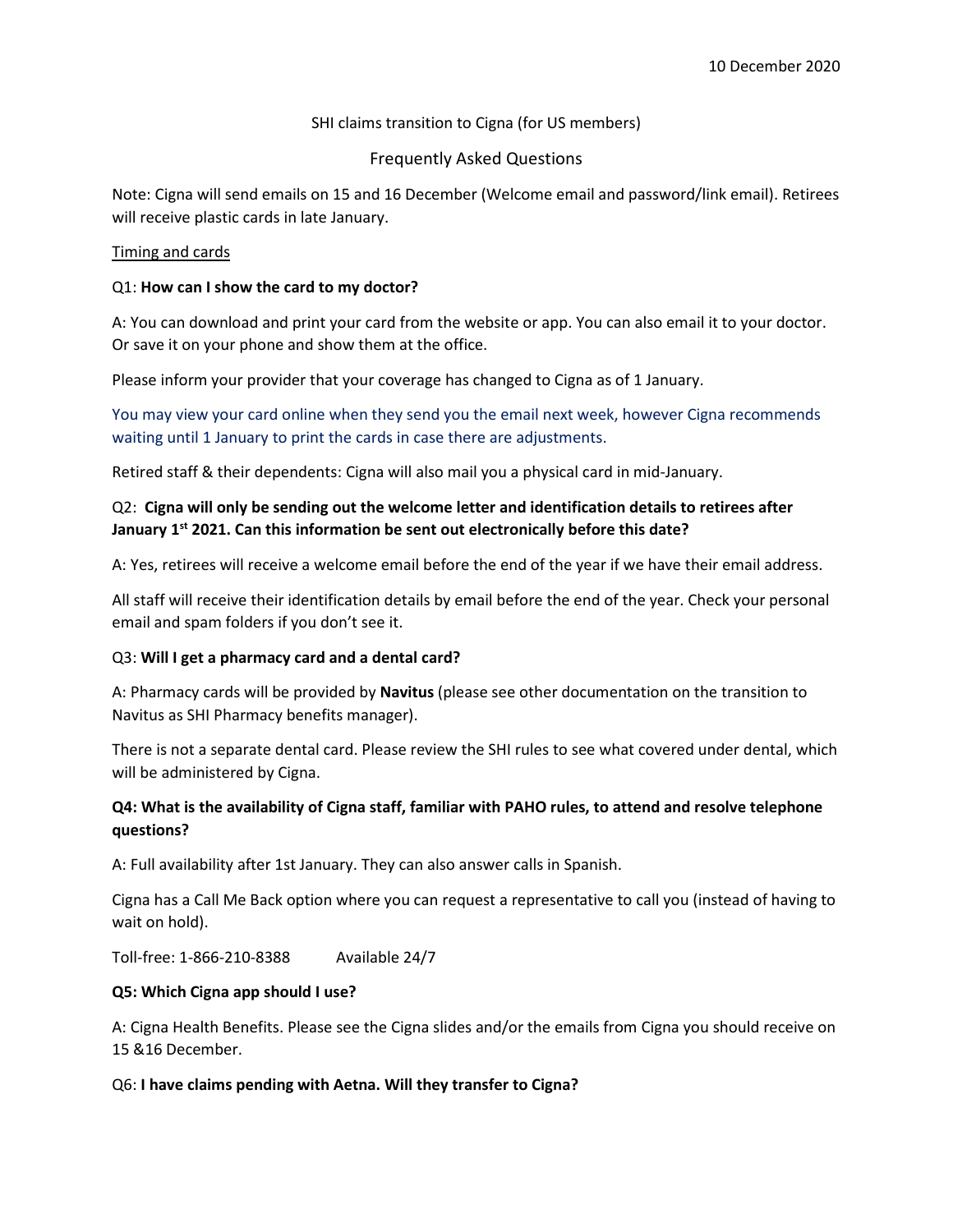A: No, Aetna will continue to administer claims for services received in 2020.

Cigna covers services which are performed from 1 January 2021.

# **Q7: Will Aetna international still handle claims for health services provided at the end of 2020 but whose process is not finalized by Dec 31, 2020?**

E.g. a member received a service on Dec 30 and needs to claim: Will the claim be processed through Aetna, or through Cigna?

A: Aetna will handle claims for all services performed in 2020.

#### Q8: **What about a treatment which begins in December 2020 and ends in 2021?**

A: Please inform your physician's office of the upcoming change in Administrator from Aetna to Cigna. They will invoice the 2020 services to Aetna and services in 2021 to Cigna. Cigna should accept treatments which were authorized while Aetna administered the plan. You may need to submit a copy of the authorization.

# Q9: UPDATED: **What about an in-patient hospitalization which begins in December 2020 and ends in 2021?**

A: UPDATED: Aetna will observe a strict cessation of coverage for any services rendered after 31 December 2020, including cases of in-patient hospitalization with an admission date prior to 1 January 2021. Please inform the hospital that Cigna begins coverage on 1 January 2021. Hospitals are able to bill multiple sources and will make the adjustment.

Q10: **Should I request new referrals** for counseling and speech therapy for 2021 for each member and send to you or what do I do?

A: You should send a copy of the referral to CIGNA. Be aware that the referrals are only valid for one year since they were issued.

#### Q11: **What happens if staff don't receive the email with their card information before January?**

A: Please contact SHI last week of December if you have not received the email. Check the personal email you have registered in PMIS, including the Spam folder.

In case of an emergency after 1 January, go to the hospital and contact SHI and/or Cigna.

#### **Q11b: What is being done for retirees who do not have computers or emails?**

- A: We are sending the welcome brochure and member cards by mail. They have to option to submit claims to Cigna by mail and call Customer Service for help.
- Our experience with the transition to using SHI-Online for members in the countries was very positive. Family and friends help members to submit claims online.
- Members can request Cigna to send Settlement Notes (EOB) on paper.

Benefits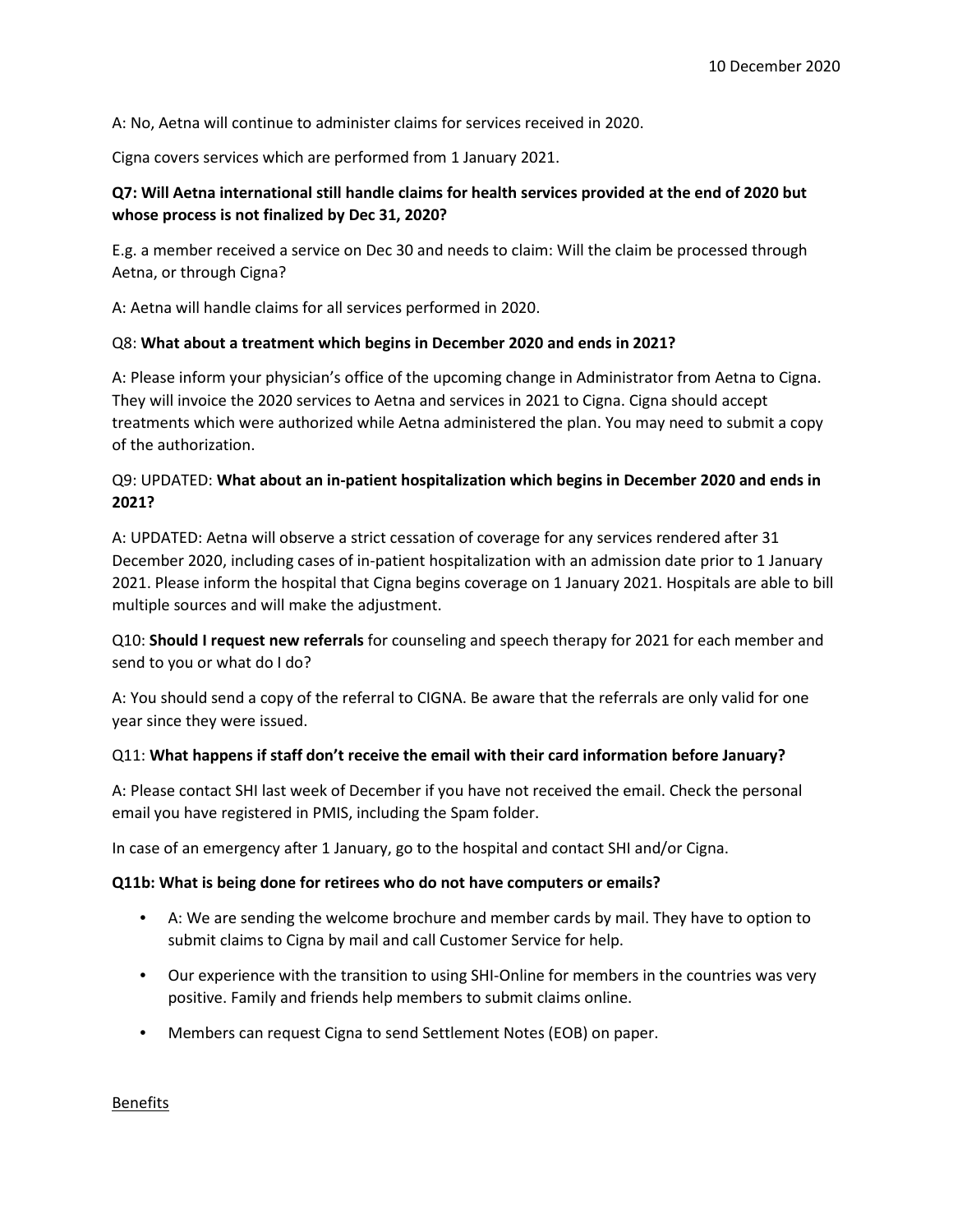## Q12: **Do my benefits change? Are there any changes in the SHI rules?**

A: No. No, there are no changes in the SHI rules or benefits because of the transition to Cigna. Cigna is the *administrator* of the SHI plan in the US; the benefits are still those stated in the SHI rules.

Q13: **I have passed the catastrophic limit** and am likely to continue to be in this situation in January- is there anything you can do to alert Cigna about that and avoid denial of coverage at 100%?

## Also, **will Cigna know the balance of dental/vision I have available**?

A: The updated catastrophic limit and dental/vision balances will be available in Cigna on 1 Jan.

## Q14: **Some services like mental illness are exempted from rule C.7**. Is Cigna aware?

A: Yes, CIGNA is aware of our rules. In this case you need the prior approval of the SHI officer. If you already have the prior approval, you can send a copy to Cigna.

## Q14.b: **Is there any change in reimbursement of prescriptions?**

A: There is no change to the SHI Rules which govern prescription medications.

Prescription benefits, currently managed through CVS, will be managed by Navitus from 1 January. You will receive a card and brochure in the mail before the end of December.

Navitus' network includes CVS pharmacies.

## **Network**

## Q15: **When will be able to know which providers, both doctors and dentists are in network?**

A: You can check online now by looking at the Cigna Health Care Provider Directory. If asked for a plan, select 'Continue as a guest'. You should also receive two emails from Cigna next week on December 15<sup>th</sup> and  $16<sup>th</sup>$  with the instructions for accessing your personal page on the website. Make sure we have your personal email & mailing address in PMIS (retired staff may email shi@paho.org to update your address).

## **Q16: My doctor takes Cigna, but not Cigna International. Are they considered in-network?**

Cigna and Cigna International use the same US network.

## **Q17. My doctor takes Cigna PPO.**

**A:** That means they are in-network. You can search the Directory as if the SHI plan is a PPO. The SHI plan operates like a PPO.

# **Q18: What would happen if I'm currently under treatment with a third party** [i.e. out-of-network] **doctor and now I'm being covered at 70%? Will all out-of-network doctors still be covered the same?**

**A:** Yes, out-of-network providers are covered at 70% and are excluded from the calculation of the catastrophic benefit.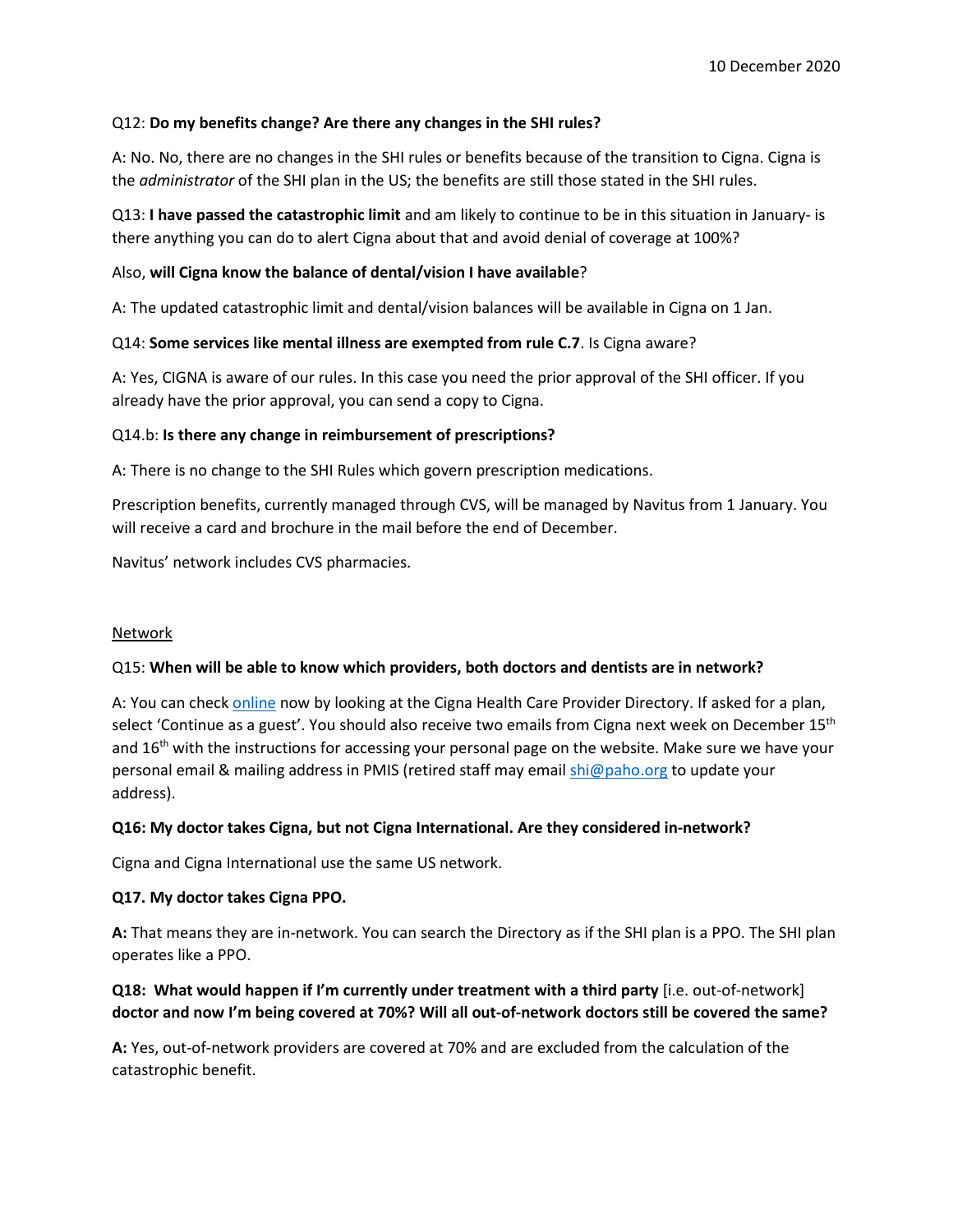However, many providers who are out-of-network with Aetna are in-network with Cigna, please check if your provider is in the Cigna network.

## **Q19: ¿Cómo será el reembolso cuando los médicos no pertenecen a las redes de AETNA o CIGNA?**

**A:** El reembolso es del 70% y los importes no se consideran a los efectos del cálculo del beneficio catastrófico.

## **Q20: The hospital in my town has canceled their agreement with Cigna. What can I do?**

**A:** Please search for local hospitals on Cigna's webpage. [In this case, we see that there are 20+ innetwork hospitals within 30 miles.] You may check which specialties they cover to ensure that they match with your needs, or you could ask your doctor for advice. After that analysis, you can reach out to Cigna's customer service if you have any doubts.

The decision regarding which hospital you choose is yours.

## Travel out of the US

## **Q21: How to use Cigna if you are traveling outside the US?**

A: Please present your Cigna card – many providers overseas accept Cigna. You can also reach any doctor and submit your claim online later.

In case of a significant health issue, please contact Cigna and SHI immediately.

In case of emergency, you can also present the blue WHO SHI card.

## Dependents living overseas

## Q22: **I am in the US and my dependent lives in Honduras.**

A: The dependent can use Cigna. There are participating providers in Honduras (and most other countries) – they can search the Cigna directory and/or call . Send a claim to Cigna online if they have to see an out-of-network provider.

24/7 Customer Service line : 1-866-210-8388

Q23: "Cigna International was selected as PAHO's new TPA and will be responsible for processing SHI medical claims for staff members, retirees and their dependents residing in the United States".

# **Does this mean that the dependent must reside in the United States? Or just if the retiree who sends the claim is the one that should reside in the United States, which is the current case with Aetna.**

A: If there is a dependent in the U.S., both the primary member and the dependent will be enrolled in Cigna.

If the retiree resides in the U.S., both will be enrolled in Cigna.

# Q24: **I do not reside in the U.S, when will I get the Cigna cards?**

A: Cigna is for members who reside in the U.S.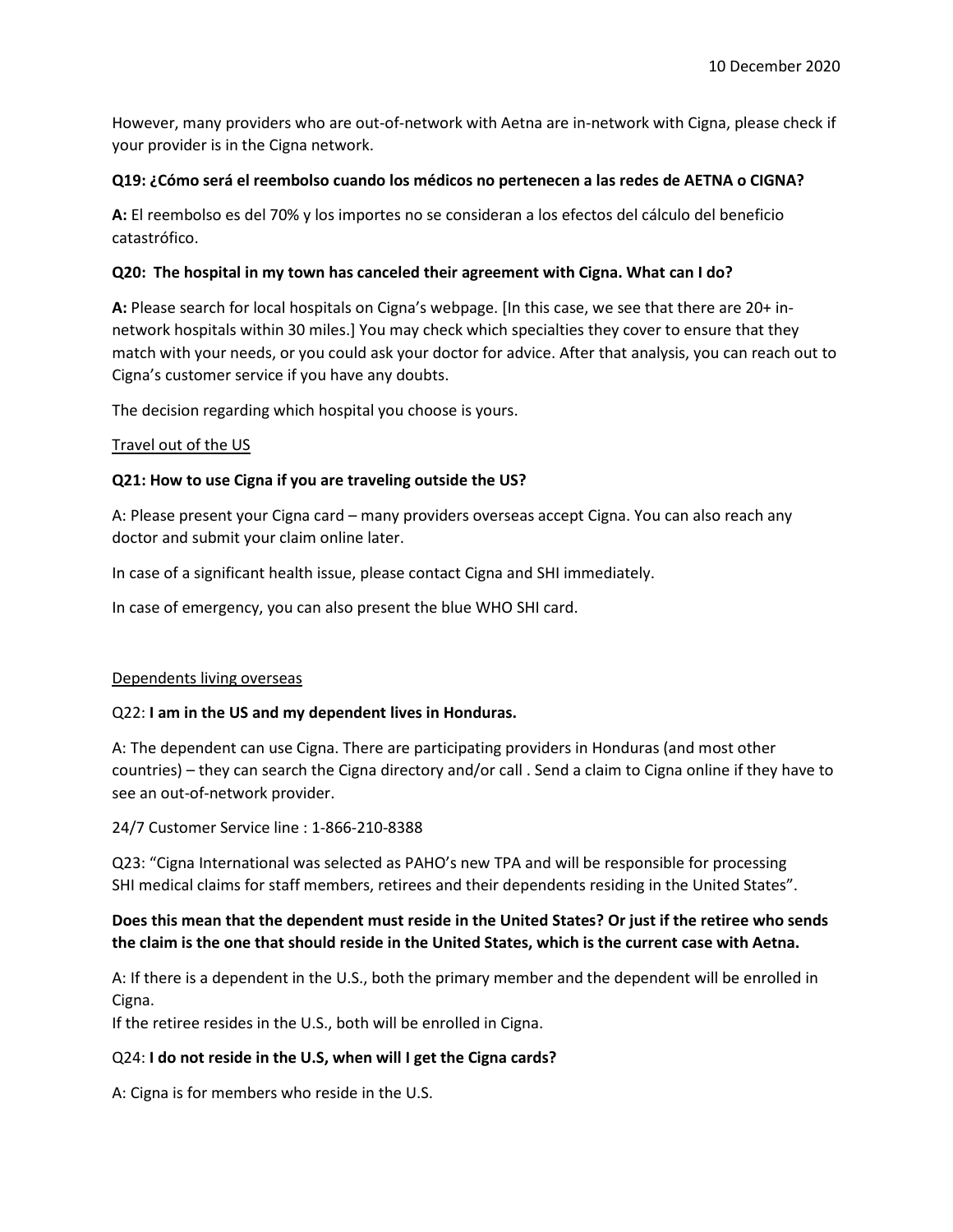Members that do not reside in the U.S. should request cards from SHI only if they are traveling to the US for medical treatment. Members that do not reside in the US but travel there for other purposes are not entitled to Cigna cards. For minor office visits they can file the claim with SHI Online as usual. If a major event arises, please contact SHI.

#### Reimbursement & filing a claim

## **Q25: Can I be reimbursed directly to my checking account?**

A: We have sent the banking information to Cigna to enable them to make reimbursements directly to your account. You may check with them after 1 January to confirm that you will automatically be reimbursed to your bank account if you submit a claim that was not handled through the usual procedure.

#### **Q26: Can I review the Explanation of Benefits (EOB) online?**

A: Yes, you can review it online. The EOB is called **Settlement Notes** on Cigna's website. You can also request to receive paper copies if you prefer.

#### Coordination of benefits

#### **Q27: I have secondary insurance through my spouse, also with Cigna.**

Would this create any issues and are there any recommendations for informing Cigna that both my primary **and** secondary insurance is through them?

A: PAHO covers you as primary and your spouse's insurance will remain as the secondary.

If your spouse is also enrolled in SHI, his/her insurance is still primary and PAHO SHI Cigna is your spouse's secondary insurance.

If you have children, their primary insurance is assigned based on the month of birth of their parents.

**Please inform Cigna of the dual insurance** and check with them.

#### Medicare

## Q28: **Who will notify Medicare that Cigna is now my secondary insurance?** Do I need to notify Medicare?

A: There is no need to notify Medicare.

Q29 : Medicare passed my claims directly to Aetna as secondary after processing them. **Will Medicare pass the claims directly to Cigna?**

A: No. The provider will need to send the EOB received from Medicare with a claim to Cigna so it can be processed (as secondary insurance).

Q30: I have Medicare as my primary health insurance and Cigna will be my secondary insurance. Suppose I go to a doctor who is in the Medicare network but is NOT in the Cigna network. **How will Cigna deal with the portion that Medicare does not cover?**